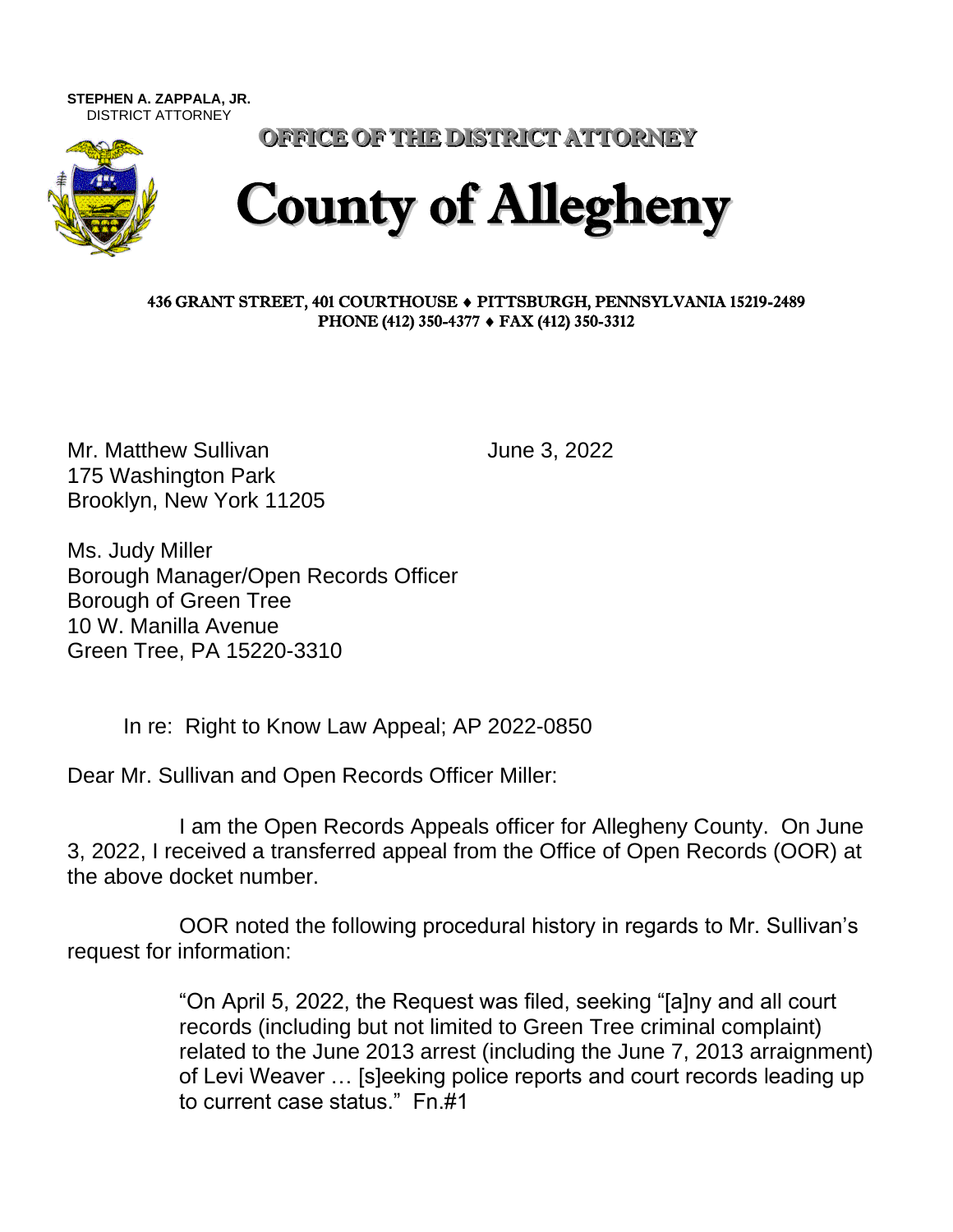Fn.#1: On appeal, the Requester narrowed the Request to the criminal complaint and updated status of arrest (for Levi Weaver). Accordingly, only the part of the Request seeking the criminal complaint will be addressed in the Final Determination.

*See Final Determination of OOR at pp. 1-2; footnote included.* 

After providing requester with a redacted copy of the Call Sheet related to this arrest, Ms. Miller denied further access to the Investigative Report, claiming an exemption for criminal investigative material and records: "We withheld the Investigative Report. These records are exempt from disclosure by the RTKL under Chapter 7, Section 708(b)(16), records relating to or resulting in a criminal investigation." *See letter of Ms. Miller dated April 6, 2022.*

As the parties know, my only authority extends to determining whether a document is exempt from disclosure due to the criminal investigation exemption. 65 P.S. §67.503(d)(2). I have no power in equity.

The Right to Know Law protects certain records of an Agency from public access. Specifically, 65 P.S. § 67.708(b)(16) exempts the following items/materials from disclosure:

> (16) A record of an agency relating to or resulting in a criminal investigation, including:

(i) Complaints of potential criminal conduct other than a private criminal complaint.

(ii) Investigative materials, notes, correspondence, videos and reports.

(iii) A record that includes the identity of a confidential source or the identity of a suspect who has not been charged with an offense to whom confidentiality has been promised.

(iv) A record that includes information made confidential by law or court order.

(v) Victim information, including any information that would jeopardize the safety of the victim.

(vi) A record that if disclosed, would do any of the following: (A) Reveal the institution, progress or result of a criminal investigation, except the filing of criminal charges.